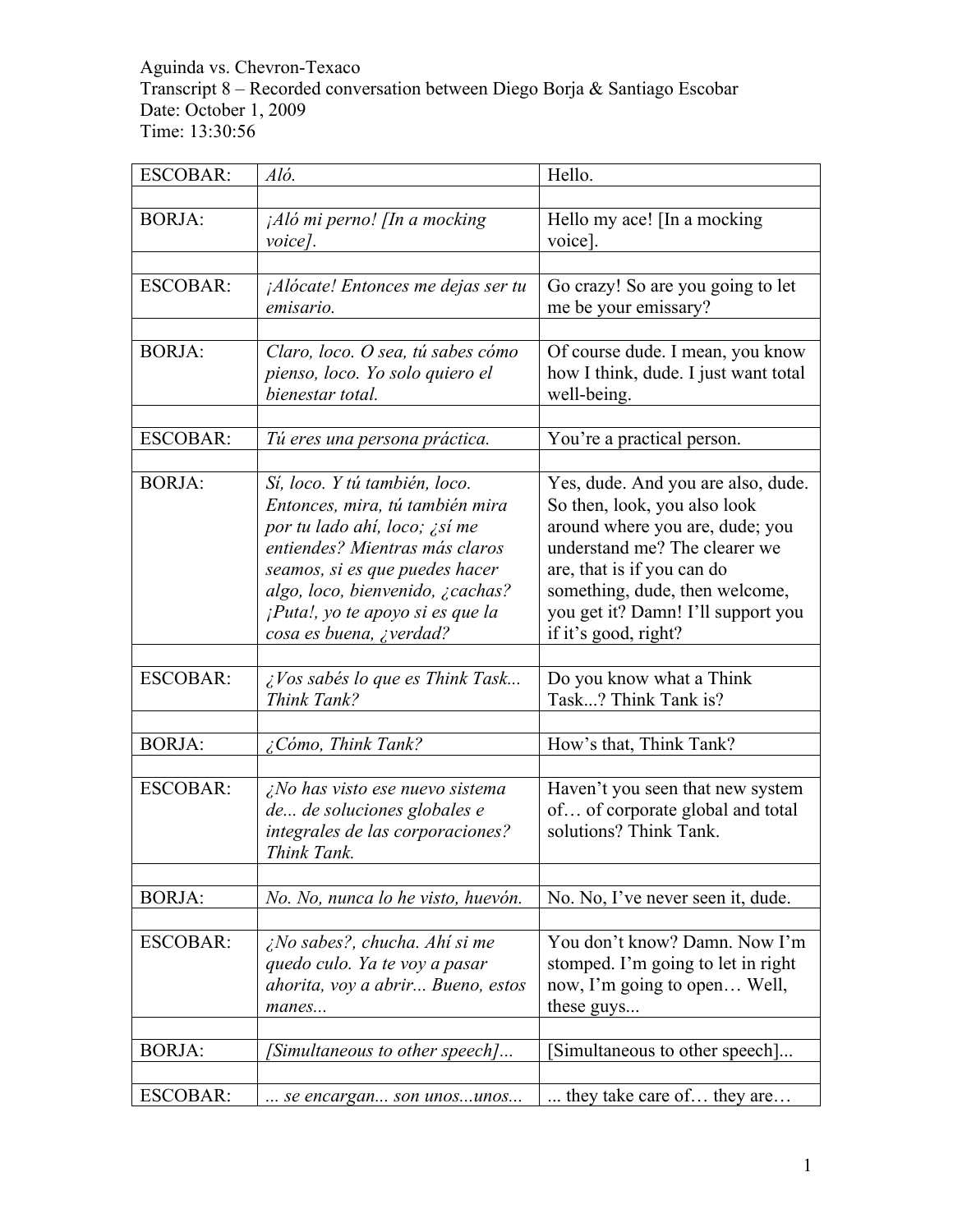Transcript 8 – Recorded conversation between Diego Borja & Santiago Escobar Date: October 1, 2009

|                 | unas una organización que se<br>encarga de resolverte tu problema;<br>seas un gobierno, seas una<br>corporación, seas una institución.<br>"¿Cuál es tu problema?" Entonces<br>los manes te resuelven el problema<br>globalmente, todo, ¿cachas?                                                                                    | some some an organization<br>that takes care of solving your<br>problem; whether you're a<br>government, a corporation, an<br>institution. "What's your<br>problem?" So these guys will solve<br>your problem globally, everything,<br>you get it?                                                                |
|-----------------|------------------------------------------------------------------------------------------------------------------------------------------------------------------------------------------------------------------------------------------------------------------------------------------------------------------------------------|-------------------------------------------------------------------------------------------------------------------------------------------------------------------------------------------------------------------------------------------------------------------------------------------------------------------|
| <b>BORJA:</b>   | ¡Qué bien!                                                                                                                                                                                                                                                                                                                         | That's great!                                                                                                                                                                                                                                                                                                     |
| <b>ESCOBAR:</b> | Puedes usarles para arreglar<br>Colombia, por ejemplo, para<br>arreglar su TLC que no le sale<br>con está con unas empresas de<br>Think Tank que se encargan de<br>hacerle lobby con el Presidente,<br>con el Congreso, con los derechos<br>humanos, con todos; arreglar la<br>huevada y que les salga el TLC,<br><i>i</i> cachas? | You can use them to fix<br>Colombia, for example, to get the<br>FTA, which isn't working out with<br>it's using some Think Tank<br>companies that take charge of<br>lobbying the President, Congress,<br>the human rights, with everyone;<br>to get rid of the headache and so<br>they get their FTA, you get it? |
| <b>BORJA:</b>   | ¿Así sea el lado equivocado?                                                                                                                                                                                                                                                                                                       | Even if it's the wrong side?                                                                                                                                                                                                                                                                                      |
| <b>ESCOBAR:</b> | No. O sea, es donde está la plata<br>nomás; no importa.                                                                                                                                                                                                                                                                            | No. I mean, it's just the side with<br>the money; it doesn't matter.                                                                                                                                                                                                                                              |
| <b>BORJA:</b>   | iUm!                                                                                                                                                                                                                                                                                                                               | Hmm!                                                                                                                                                                                                                                                                                                              |
| <b>ESCOBAR:</b> | O sea, ellos te dicen: "Esto te<br>cuesta tanto", punto; ¿cachas?<br>Entonces es lo mismo                                                                                                                                                                                                                                          | In other words, they say to you,<br>"This costs you so much," period;<br>you get it? So it's the same thing                                                                                                                                                                                                       |
| <b>BORJA:</b>   | [Simultaneous to other speech]                                                                                                                                                                                                                                                                                                     | Simultaneous to other speech]                                                                                                                                                                                                                                                                                     |
| <b>ESCOBAR:</b> | Estas soluciones te dan para<br>gobiernos, corporaciones, para lo<br>que chuchas quieras. Entonces,<br>ahorita lo que vamos a hacer es el<br>rol de Think Tank.                                                                                                                                                                    | These solutions are offered to<br>governments, corporations, for<br>whatever the hell you want. So<br>right now what we are going to do<br>is play the role of the Think Tank.                                                                                                                                    |
| <b>BORJA:</b>   | $i$ Think Tank! [In a mocking,<br>exagerated voice].                                                                                                                                                                                                                                                                               | Think Tank! [In a mocking,<br>exaggerated voice].                                                                                                                                                                                                                                                                 |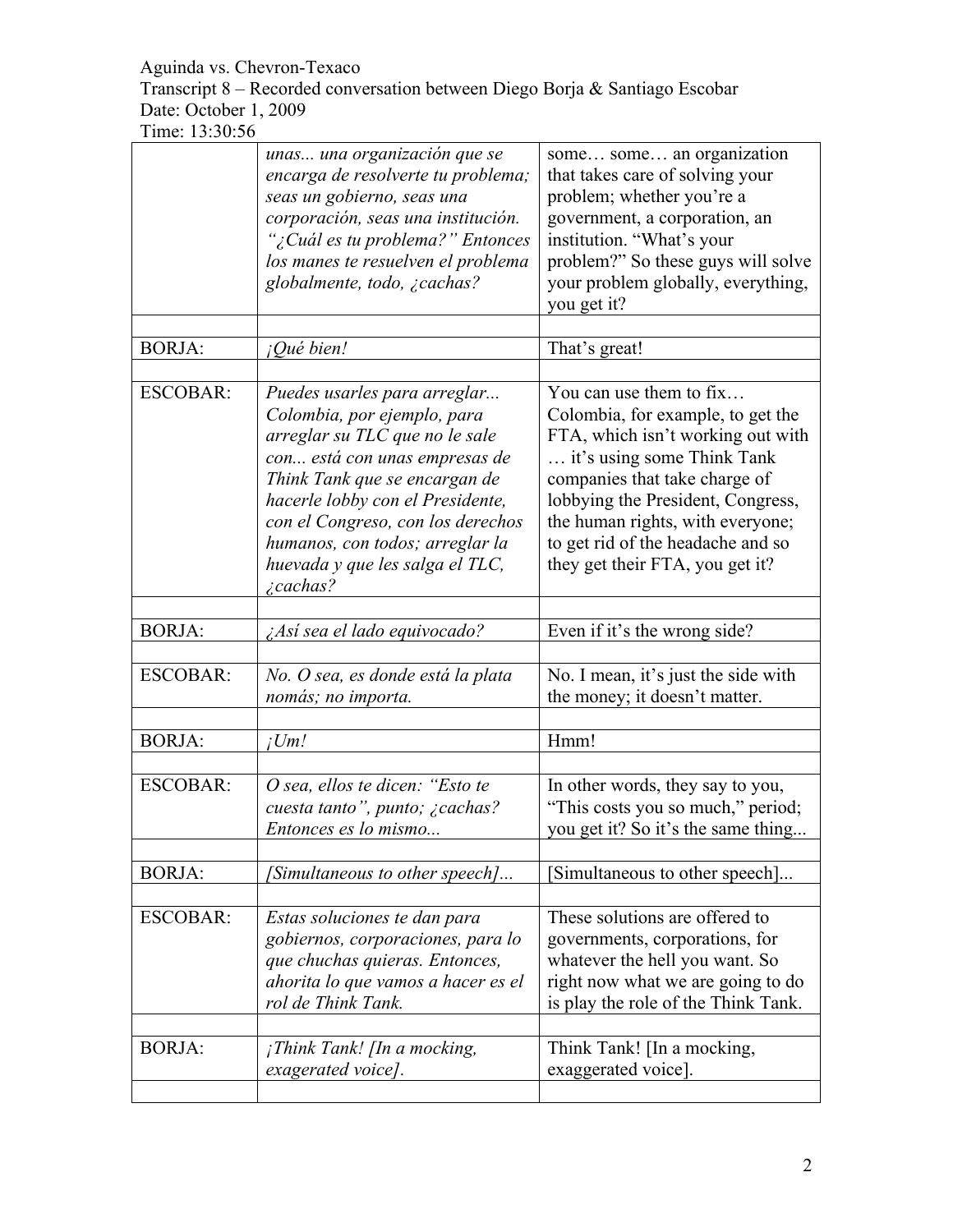Transcript 8 – Recorded conversation between Diego Borja & Santiago Escobar Date: October 1, 2009

| <b>ESCOBAR:</b> | ¿Cachas?                                                                                                                                                                                                             | You get it?                                                                                                                                                                                      |
|-----------------|----------------------------------------------------------------------------------------------------------------------------------------------------------------------------------------------------------------------|--------------------------------------------------------------------------------------------------------------------------------------------------------------------------------------------------|
| <b>BORJA:</b>   | "Think Twice!"                                                                                                                                                                                                       | "Think Twice!"                                                                                                                                                                                   |
| <b>ESCOBAR:</b> | Verás; se escribe así:<br>[deletreando] Think Tank Think<br>Tank, verás.                                                                                                                                             | You'll see; you write it like this:<br>[spelling] T-H-I-N-K T-A-N-K<br>Think Tank, you'll see.                                                                                                   |
| <b>BORJA:</b>   | Unintelligible].                                                                                                                                                                                                     | [Unintelligible].                                                                                                                                                                                |
| <b>ESCOBAR:</b> | Un Think Tank o Tanque de<br>Pensamiento es una institución<br>investigadora u otro tipo de<br>organización que ofrece consejos o<br>ideas sobre asuntos de política,<br>comercio e intereses militares<br>[riendo]. | A Think Tank or Tank of Thinking<br>is an research institution or other<br>type of organization that offers<br>advice or ideas about political,<br>commercial or military affairs<br>[laughing]. |
| <b>BORJA:</b>   | ¡Qué foco!                                                                                                                                                                                                           | How cool!                                                                                                                                                                                        |
| <b>ESCOBAR:</b> | Habla serio, Diego. ¡Chucha!, te<br>quedastes rezagado. ¿Cómo es que<br>no sabes lo que significa Think<br>Tank?                                                                                                     | Talk seriously, Diego. Damn!<br>You're falling behind. How can it<br>be that you don't know what Think<br>Tank means?                                                                            |
| <b>BORJA:</b>   | No, pues debe ser eso un nombre<br>así nomás; nunca he escuchado,<br>loco.                                                                                                                                           | No, well that must just be a name,<br>that's all; I've never heard it, dude.                                                                                                                     |
| <b>ESCOBAR:</b> | Es lo último lo último en<br>soluciones corporativas, militares<br>y políticas [riendo].                                                                                                                             | It's the latest the latest in<br>business, military and political<br>solutions [laughing].                                                                                                       |
| <b>BORJA:</b>   | ¡Puta! Yo te juro que lo único que<br>hago ahí [Unintelligible] o sea,<br>para solucionar cualquier cosa es<br>utilizar el                                                                                           | Damn! I swear to you that the only<br>thing I do there [Unintelligible] I<br>mean, to solve anything is to use<br>the                                                                            |
| <b>ESCOBAR:</b> | El sentido común.                                                                                                                                                                                                    | Common sense.                                                                                                                                                                                    |
| <b>BORJA:</b>   | El sentido común, huevón. Leer,<br>obviamente, e instruirme y<br>conocer, pero no                                                                                                                                    | Common sense, dude. Read,<br>obviously, and teach myself and<br>know, but no                                                                                                                     |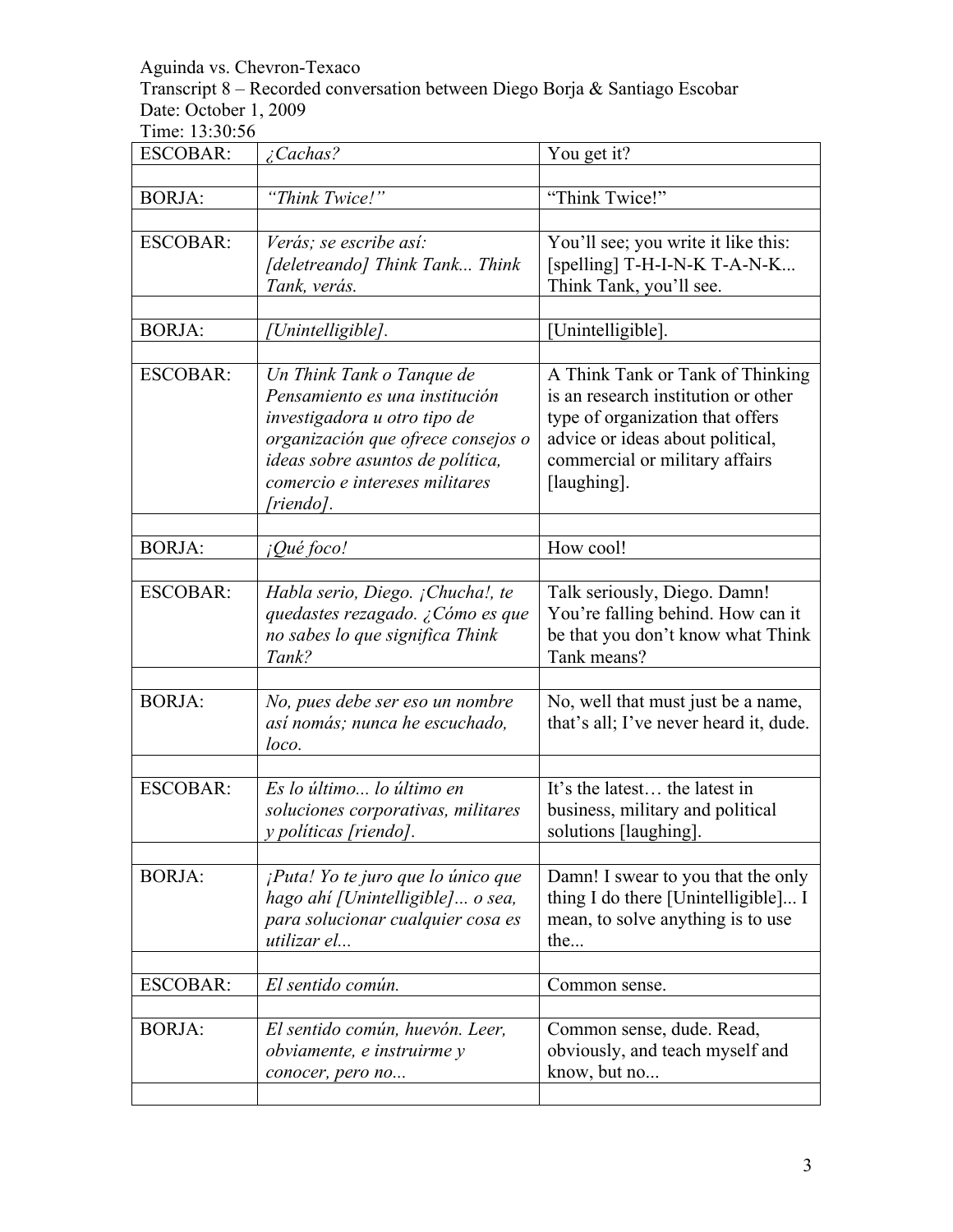Transcript 8 – Recorded conversation between Diego Borja & Santiago Escobar Date: October 1, 2009

| <b>ESCOBAR:</b> | De ley.                                                                                                                                                                                                                                                                                                | Absolutely.                                                                                                                                                                                                                                                                                                             |
|-----------------|--------------------------------------------------------------------------------------------------------------------------------------------------------------------------------------------------------------------------------------------------------------------------------------------------------|-------------------------------------------------------------------------------------------------------------------------------------------------------------------------------------------------------------------------------------------------------------------------------------------------------------------------|
| <b>BORJA:</b>   | No trato de delegar mi decisión<br>ante nadie.                                                                                                                                                                                                                                                         | I don't try to delegate my decision<br>to anyone.                                                                                                                                                                                                                                                                       |
| <b>ESCOBAR:</b> | No, no tienes; no tienes que<br>porque vos eres el que manejas<br>todo, porque si es que esto haces<br>con una estructura, si no está bien<br>compacta la estructura, te cagaste,<br>$\zeta$ cachas?                                                                                                   | No, you don't have to; you don't<br>have any reason to, you are the one<br>who manages everything, because<br>if you do this with structure, if the<br>structure isn't really compact, you<br>screwed yourself, get it?                                                                                                 |
| <b>BORJA:</b>   | Claro, claro, claro. [Simultaneous<br>to other speech]                                                                                                                                                                                                                                                 | Of course, of course, of course.<br>Simultaneous to other speech]                                                                                                                                                                                                                                                       |
| <b>ESCOBAR:</b> | O sea, si es que hay, por ejemplo,<br>diez tipos que planearon y luego<br>uno se sale o dos se salen o los<br>cinco no están de acuerdo, o sea,<br>¿si cachas?, entras en<br>divergencias, pero si eres solo vos,<br>vos manejas todo, tienes el control<br>de todo. Si te cacho,<br>[Unintelligible]. | I mean, if there are, for example,<br>ten guys who planned and then one<br>leaves or two leave or five of them<br>are not in agreement, I mean, you<br>get it? You get into disagreements,<br>but if it's just you, you manage<br>everything, you have control over<br>everything. Yes, I get you,<br>[Unintelligible]. |
| <b>BORJA:</b>   | Correcto. Ahorita [Simultaneous<br>to other speech]                                                                                                                                                                                                                                                    | Correct. Right now [Simultaneous<br>to other speech]                                                                                                                                                                                                                                                                    |
| <b>ESCOBAR:</b> | Pero pero para ciertas cosas<br>tienes que delegar a alguien de tu<br>confianza.                                                                                                                                                                                                                       | But but for certain things you<br>have to delegate to someone you<br>trust.                                                                                                                                                                                                                                             |
| <b>BORJA:</b>   | Ahorita, por ejemplo, para esto,<br><i>iputa!, tú, de una; ¿me cachas? O</i><br>sea, mira qué o sea, hasta qué<br>punto el man no está hablando por<br>hablar o                                                                                                                                        | Right now, for example, for this,<br>damn! You, right away; you get<br>me? I mean, look that I mean, to<br>what degree is the guy just talking<br>to talk or                                                                                                                                                            |
| <b>ESCOBAR:</b> | Obvio, obvio, obvio. No, no; el<br>man no ha hablado nada.                                                                                                                                                                                                                                             | Obviously, obviously, obviously.<br>No, no; the guy hasn't said<br>anything.                                                                                                                                                                                                                                            |
| <b>BORJA:</b>   | [Simultaneous to other speech]                                                                                                                                                                                                                                                                         | Simultaneous to other speech]                                                                                                                                                                                                                                                                                           |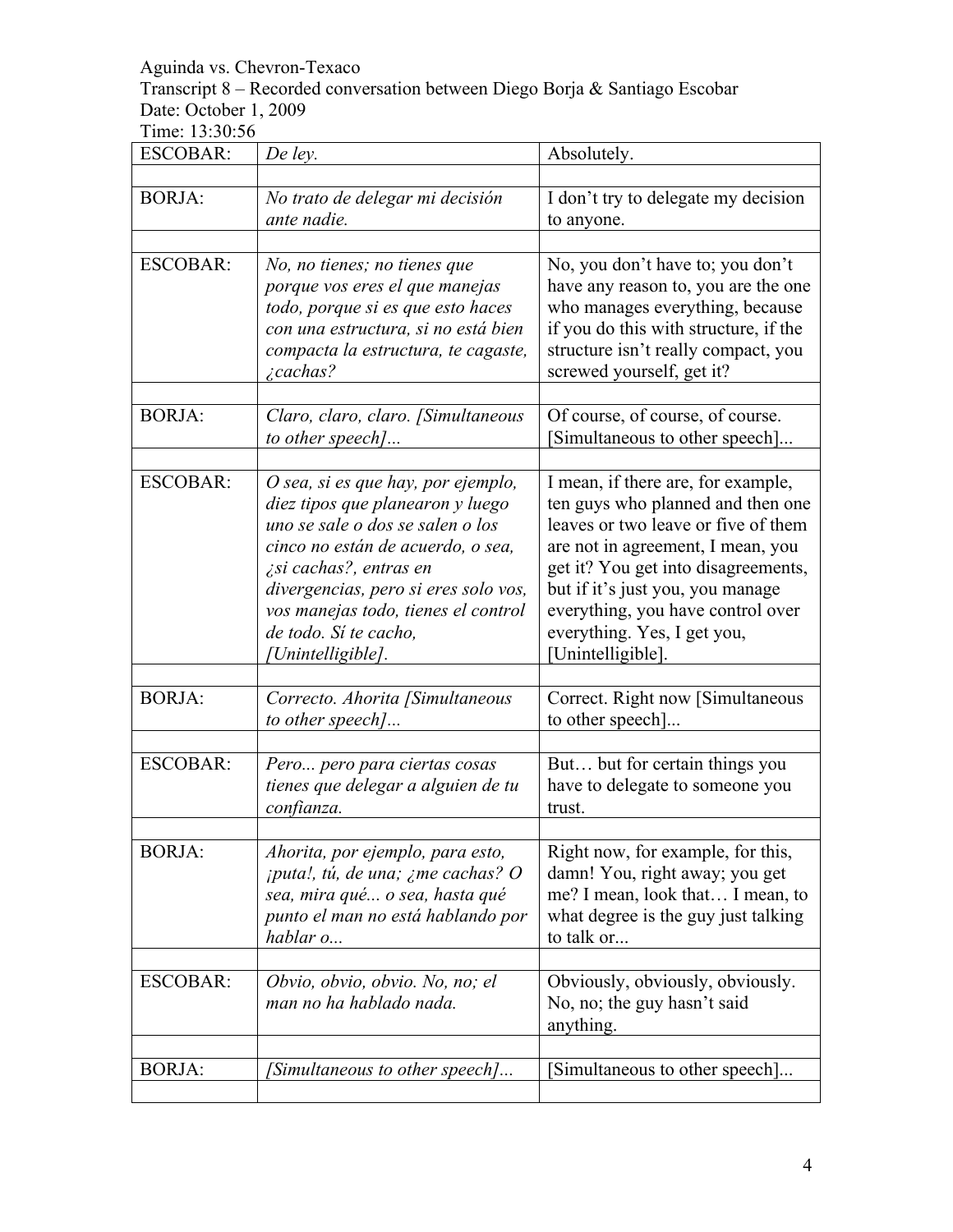Transcript 8 – Recorded conversation between Diego Borja & Santiago Escobar Date: October 1, 2009

| THIR. 1 <i>5.50.50</i> |                                                                                                                                                                                                                                                                                                                                                                                                                                                                                         |                                                                                                                                                                                                                                                                                                                                                                                                                                                                                                                                            |
|------------------------|-----------------------------------------------------------------------------------------------------------------------------------------------------------------------------------------------------------------------------------------------------------------------------------------------------------------------------------------------------------------------------------------------------------------------------------------------------------------------------------------|--------------------------------------------------------------------------------------------------------------------------------------------------------------------------------------------------------------------------------------------------------------------------------------------------------------------------------------------------------------------------------------------------------------------------------------------------------------------------------------------------------------------------------------------|
| <b>ESCOBAR:</b>        | El man no ha hablado nada.<br>Después de varias veces que yo le<br>he insistido me dijo: "Ve, habla<br>con el man y veamos qué podemos<br>hacer", porque al man también le<br>interesa. O sea, todos aquí somos<br>parte del Think Tank [riendo].                                                                                                                                                                                                                                       | The guy hasn't said anything.<br>After several times I've insisted to<br>him he told me, "Look, talk to the<br>guy and we'll see what we can<br>do," because the guy is also<br>interested. In other words, all of us<br>here are part of the Think Tank<br>[laughing].                                                                                                                                                                                                                                                                    |
|                        |                                                                                                                                                                                                                                                                                                                                                                                                                                                                                         |                                                                                                                                                                                                                                                                                                                                                                                                                                                                                                                                            |
| <b>BORJA:</b>          | Verás, ahora estaba pensando<br>también vamos podemos<br>movernos por ese lado y también<br>podemos movernos por el tú<br>cachas el amigo del el amigo del<br>muerto, este que trabaja en la<br>fiscalía, ¿no?, ¿porque sabes lo<br>que me interesa?; ahorita que<br>estaba pensando en la fiscalía es<br>que podemos también sacar<br>sacar cosas ahorita, ¿sí me<br>entiendes? O sea, cosas que<br>ayuden a la compañía que pueden<br>ser pagadas inmediatamente,<br><i>i</i> cachas? | You see, right now I was also<br>thinking let's go we can move<br>on that front and also we can move<br>on the you understand the friend<br>of the the friend of the dead guy,<br>this one who works in the<br>prosecutor's office, right? Because<br>you know what interests me? Right<br>now that I was thinking about the<br>Attorney General's Office, it's that<br>we can also get get things right<br>now, do you understand me? In<br>other words, things that help the<br>company that can be paid for<br>immediately, you get it? |
|                        |                                                                                                                                                                                                                                                                                                                                                                                                                                                                                         |                                                                                                                                                                                                                                                                                                                                                                                                                                                                                                                                            |
| <b>ESCOBAR:</b>        | ¿Por ejemplo?                                                                                                                                                                                                                                                                                                                                                                                                                                                                           | For example?                                                                                                                                                                                                                                                                                                                                                                                                                                                                                                                               |
| <b>BORJA:</b>          | Por ejemplo, cómo va el avance<br>de no sé. O sea, por decirte;<br>cómo va el avance de las cosas. O<br>sea, el man el muerto tiene un<br>amigo. ¿Cómo es que se llama este<br>man? Se me olvidó cómo se llama.                                                                                                                                                                                                                                                                         | For example, how is everything<br>going with the progress of  I<br>don't know. In other words, to tell<br>you; how things are advancing. I<br>mean, the guy the dead guy has<br>a friend. What's that guy's name? I<br>forget his name.                                                                                                                                                                                                                                                                                                    |
| <b>ESCOBAR:</b>        | <i>iLa fiscalía?</i>                                                                                                                                                                                                                                                                                                                                                                                                                                                                    | The Attorney General's Office?                                                                                                                                                                                                                                                                                                                                                                                                                                                                                                             |
|                        |                                                                                                                                                                                                                                                                                                                                                                                                                                                                                         |                                                                                                                                                                                                                                                                                                                                                                                                                                                                                                                                            |
| <b>BORJA:</b>          | ¿Sí me cachas? Claro. El man<br>tiene un ¿Cómo se llama este<br>man? Se me fue el nombre,<br>huevón. Este man me debe hasta<br>dos pepas, huevón. ¿Cómo se<br>llama?                                                                                                                                                                                                                                                                                                                    | Do you understand me? Of course.<br>The guy has a What's that guy's<br>name? I just forgot his name, dude.<br>That guy owes me two pills <sup>1</sup> at<br>least, dude. What's his name?                                                                                                                                                                                                                                                                                                                                                  |

<sup>&</sup>lt;sup>1</sup> Translator's comment: "pepas" can refer to money, legal or illegal drugs.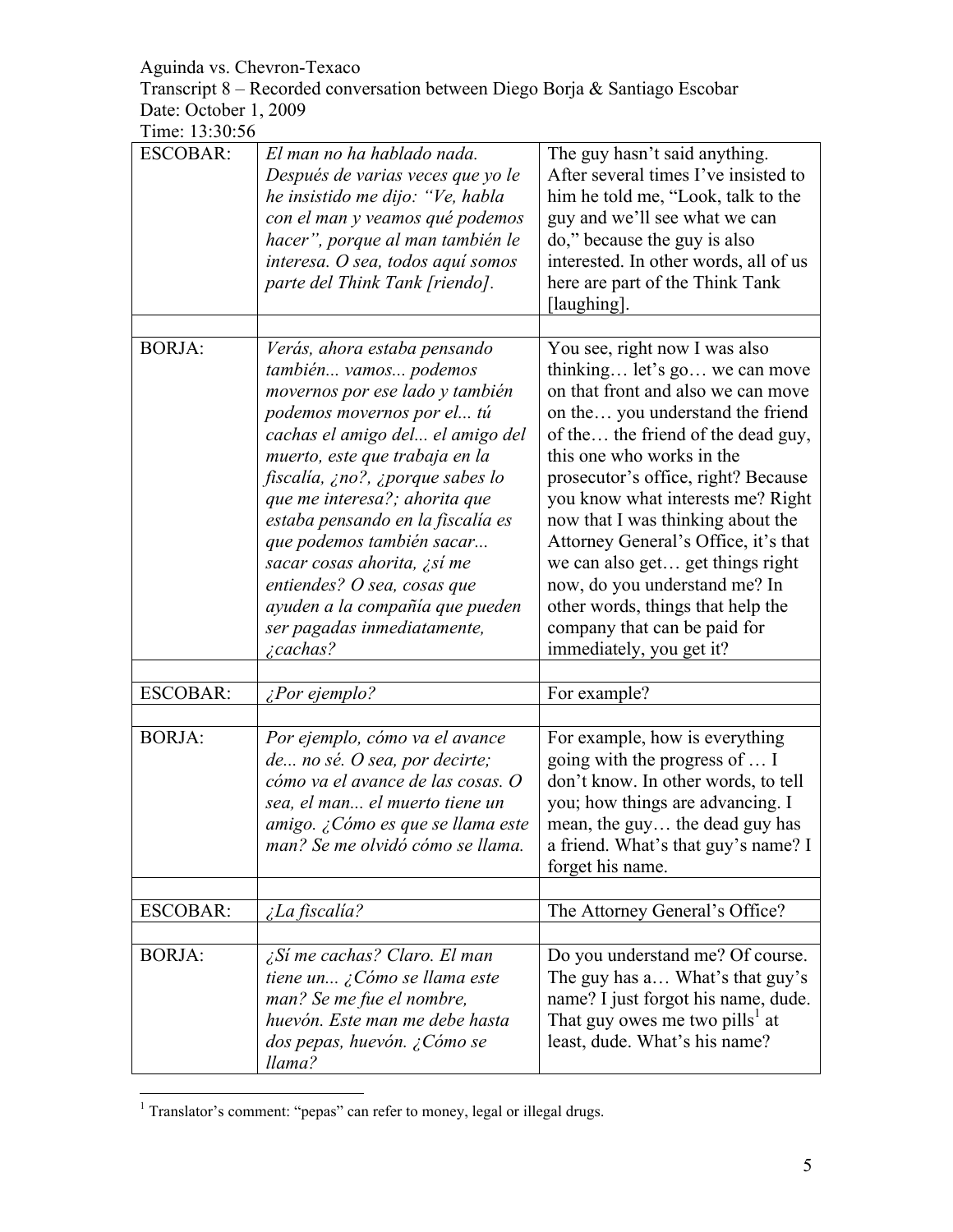Transcript 8 – Recorded conversation between Diego Borja & Santiago Escobar Date: October 1, 2009 

Time: 13:30:56

| <b>ESCOBAR:</b> | Un man que trabaja también en la<br>Interpol.                                                                                                                                                                                                                                                                                                                                                                   | A guy who also works in Interpol.                                                                                                                                                                                                                                                                                                                                                                                  |
|-----------------|-----------------------------------------------------------------------------------------------------------------------------------------------------------------------------------------------------------------------------------------------------------------------------------------------------------------------------------------------------------------------------------------------------------------|--------------------------------------------------------------------------------------------------------------------------------------------------------------------------------------------------------------------------------------------------------------------------------------------------------------------------------------------------------------------------------------------------------------------|
| <b>BORJA:</b>   | No no sé si trabaja ahí, pero<br>trabaja en la fiscalía de ley. Yo sé<br>que es ahí abogado y medio<br>medio duro es lo que es. Es un<br>guambra culicagado que farrea<br>con el muerto como loco.                                                                                                                                                                                                              | No I don't know if he works<br>there, but he works in the Attorney<br>General's Office's Office for sure.<br>I know he's in there like a lawyer<br>and half he's pretty hard, that's<br>what he is. He's a young dude wet<br>behind the ears, who párties with<br>the dead guy like crazy.                                                                                                                         |
| <b>ESCOBAR:</b> | Sí, sí, sí, sí. Ya sé cuál<br>[Simultaneous to other speech]                                                                                                                                                                                                                                                                                                                                                    | Yes, yes, yes, yes. Now I know<br>who [Simultaneous to other<br>$specch$ ]                                                                                                                                                                                                                                                                                                                                         |
| <b>BORJA:</b>   | $\zeta$ Sí me cachas?                                                                                                                                                                                                                                                                                                                                                                                           | You get me?                                                                                                                                                                                                                                                                                                                                                                                                        |
| <b>ESCOBAR:</b> | Ya.                                                                                                                                                                                                                                                                                                                                                                                                             | Yeah.                                                                                                                                                                                                                                                                                                                                                                                                              |
| <b>BORJA:</b>   | Que anda con una pelada que le<br>fascina el muerto; con una<br>chiquita.                                                                                                                                                                                                                                                                                                                                       | And he hangs out with a young<br>chick who digs the dead guy, a<br>young one.                                                                                                                                                                                                                                                                                                                                      |
| <b>ESCOBAR:</b> | [Riendo] No, no ya.                                                                                                                                                                                                                                                                                                                                                                                             | [Laughing] No, no right.                                                                                                                                                                                                                                                                                                                                                                                           |
| <b>BORJA:</b>   | Entonces este man yo creo que o<br>sea, por ese lado podríamos<br>comenzar a ver. O sea, bueno, si es<br>que te parece, porque también,<br>sería interesante que también<br>podamos hacer podamos hacer<br>una estructura grandota para que<br>de una vez también acabar con<br>con con todo, ¿cachas?, para el<br>lado de acá. Pero no sé; veamos<br>qué pasa. [Unintelligible] de<br>acabar [Unintelligible]. | So I think that this guy I mean,<br>we could start looking on that<br>front. I mean, well, if you agree,<br>because also, it would be<br>interesting if we could also<br>make we could make a huge<br>structure so at the same time we<br>can finish off with with with<br>everything, you get it? On this<br>side. But I don't know; let's see<br>what happens [Unintelligible] to<br>finish it [Unintelligible]. |
| <b>ESCOBAR:</b> | O sea, vos dices sumar socios al<br>lado de Chevrón.                                                                                                                                                                                                                                                                                                                                                            | So, you're saying join as partners<br>with Chevron.                                                                                                                                                                                                                                                                                                                                                                |
| <b>BORJA:</b>   | Claro.                                                                                                                                                                                                                                                                                                                                                                                                          | Sure.                                                                                                                                                                                                                                                                                                                                                                                                              |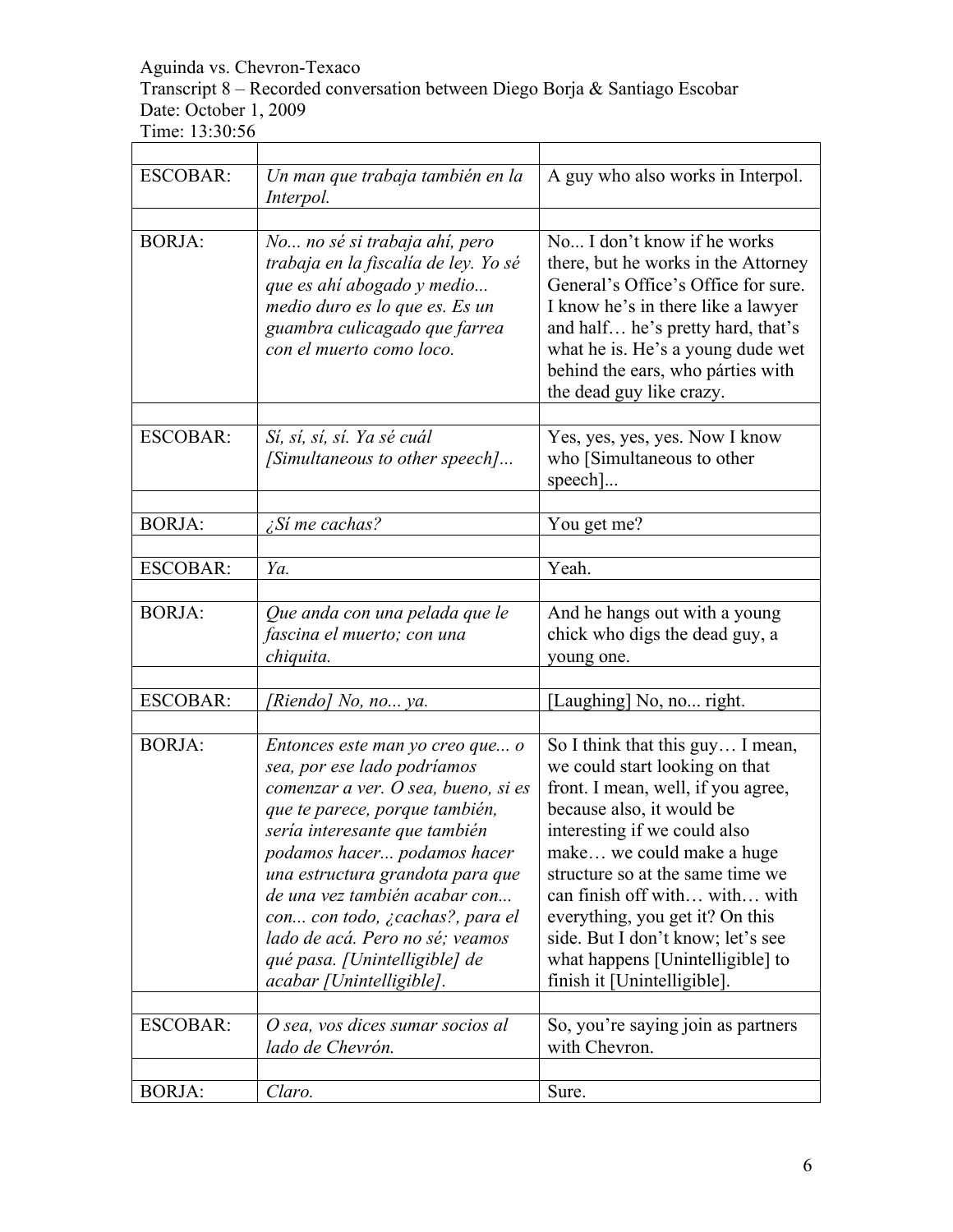Transcript 8 – Recorded conversation between Diego Borja & Santiago Escobar Date: October 1, 2009 

| 1 11110. 1 <i>0.0</i> 0.0 |                                                                                                                                                                                                                                                      |                                                                                                                                                                                                                                                  |
|---------------------------|------------------------------------------------------------------------------------------------------------------------------------------------------------------------------------------------------------------------------------------------------|--------------------------------------------------------------------------------------------------------------------------------------------------------------------------------------------------------------------------------------------------|
| <b>ESCOBAR:</b>           | O sea, que sean parte de la<br>pirámide.                                                                                                                                                                                                             | In other words, so they are part of<br>the pyramid.                                                                                                                                                                                              |
| <b>BORJA:</b>             | Claro.                                                                                                                                                                                                                                               | Of course.                                                                                                                                                                                                                                       |
| <b>ESCOBAR:</b>           | Porque es así, ¿no? O sea, cuando<br>vos pasás a ser socio, para que te<br>llegue si quieres ser parte de la<br>pirámide, es para que te llegue<br>algo de billete.                                                                                  | Because that's the way it is, right?<br>I mean, when you become a<br>partner, so you get if you want<br>to be part of the pyramid, it's so<br>you get some dough.                                                                                |
| <b>BORJA:</b>             | Claro. Pues nada es gratis, loco;<br>nada es gratis.                                                                                                                                                                                                 | Sure. Nothing is free, dude;<br>nothing is free.                                                                                                                                                                                                 |
| <b>ESCOBAR:</b>           | ¿Cómo?                                                                                                                                                                                                                                               | What?                                                                                                                                                                                                                                            |
| <b>BORJA:</b>             | Nada es gratis.                                                                                                                                                                                                                                      | Nothing is free.                                                                                                                                                                                                                                 |
| <b>ESCOBAR:</b>           | $\lambda$ Y esos manes sí pagan por<br>información ahí?                                                                                                                                                                                              | And those guys there definitely<br>pay for information?                                                                                                                                                                                          |
| <b>BORJA:</b>             | No sé pero yo sé que tienen gente<br>allá haciendo eso. Me imagino que<br>deberán de pagar, ¿no? [riendo<br>$\log$ dos]                                                                                                                              | I don't know, but I know that they<br>have people there doing that. I<br>imagine they must pay, right?<br>[both laughing]                                                                                                                        |
| <b>ESCOBAR:</b>           | $\angle O$ serán altruistas que lo hacen<br>sin desinteresadamente?                                                                                                                                                                                  | Or maybe they're altruists that do<br>it without without interests?                                                                                                                                                                              |
| <b>BORJA:</b>             | Sí, claro; tienen investigadores y<br>gente que está ahí. Lo que pasa es,<br>como te decía, son gente que no<br>son de ahí, huevón. Entonces los<br>manes andan ahí, <i>jputa!</i> , lo que les<br>caiga, ¿cachas? [Simultaneous to<br>other speech] | Yes, sure; they have investigators<br>and people who are there. The<br>thing is, like I told you, it's people<br>who aren't from there, dude. So<br>the guys are there, damn!<br>Whatever they find, you know?<br>Simultaneous to other speech]. |
| <b>ESCOBAR:</b>           | [Simultaneous to other speech]<br>¿Sabes lo que necesitan? Es un<br>operador en Ecuador.                                                                                                                                                             | [Simultaneous to other speech]<br>You know what they need? It's an<br>operator in Ecuador.                                                                                                                                                       |
| <b>BORJA:</b>             | O sea, máximo lo que estaba<br>pensando es para que lograran                                                                                                                                                                                         | So, exactly what I was thinking, so<br>they are able to get a identity                                                                                                                                                                           |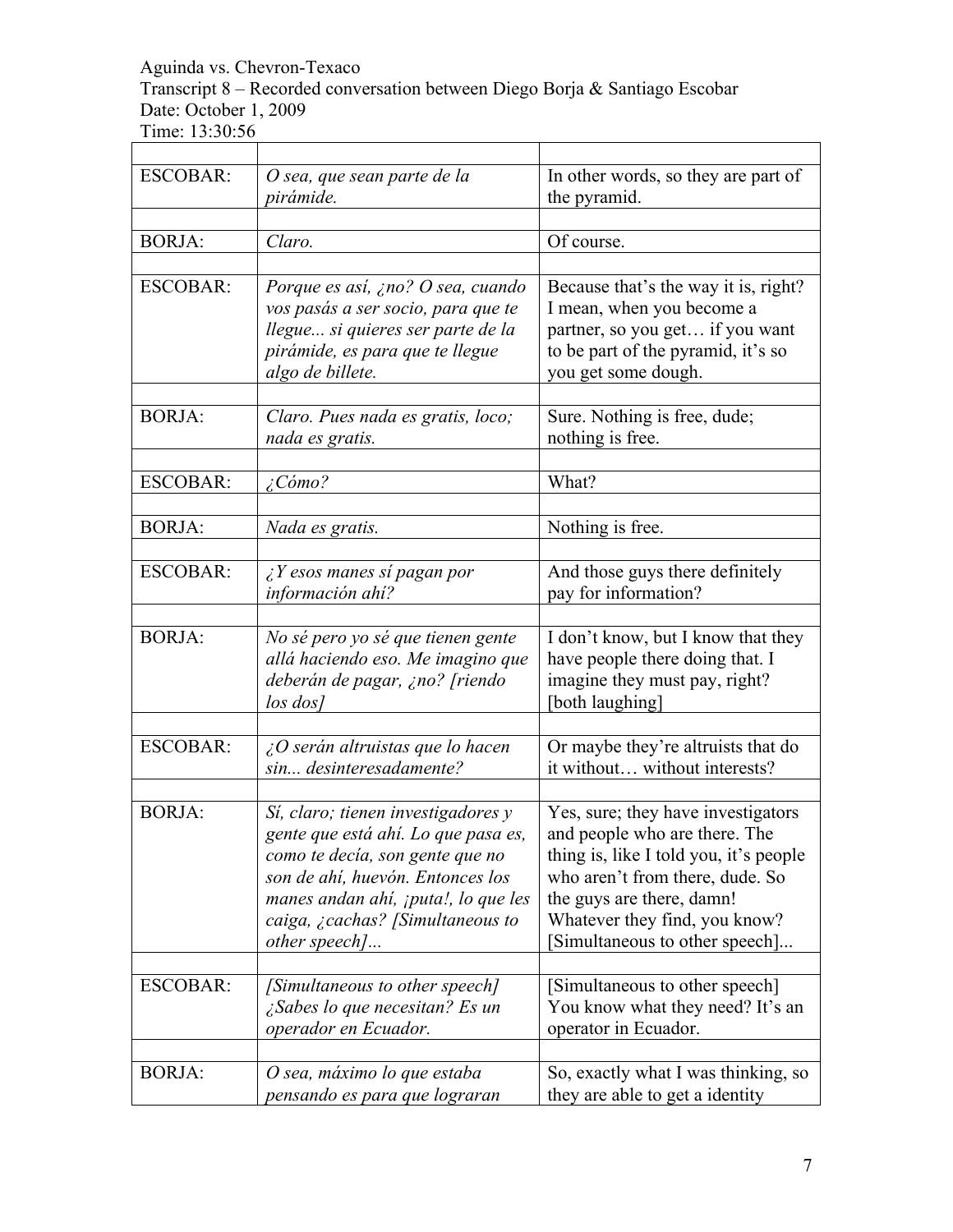Transcript 8 – Recorded conversation between Diego Borja & Santiago Escobar Date: October 1, 2009

|                 | sacar un índice de cédulas por                                                                                                                                                                                                                                 | records the table, you get it?                                                                                                                                                                                                                                       |
|-----------------|----------------------------------------------------------------------------------------------------------------------------------------------------------------------------------------------------------------------------------------------------------------|----------------------------------------------------------------------------------------------------------------------------------------------------------------------------------------------------------------------------------------------------------------------|
|                 | abajo, ¿cachas? [riendo].                                                                                                                                                                                                                                      | [laughing].                                                                                                                                                                                                                                                          |
| <b>ESCOBAR:</b> | $\zeta$ Cómo, cómo?                                                                                                                                                                                                                                            | What's that, what's that?                                                                                                                                                                                                                                            |
| <b>BORJA:</b>   | ¿Has visto el índice de la cédula?                                                                                                                                                                                                                             | Have you seen the identity<br>records?                                                                                                                                                                                                                               |
| <b>ESCOBAR:</b> | Ya.                                                                                                                                                                                                                                                            | Yeah.                                                                                                                                                                                                                                                                |
| <b>BORJA:</b>   | Estaba pensando que sacaran eso<br>por abajo, ¿cachas?                                                                                                                                                                                                         | I was thinking that they could get<br>that out under the table, you get it?                                                                                                                                                                                          |
| <b>ESCOBAR:</b> | [Riendo] Sacar el índice de la<br>cédula pagando.                                                                                                                                                                                                              | [Laughing] Get the identity records<br>by paying.                                                                                                                                                                                                                    |
| <b>BORJA:</b>   | Ya, huevón.                                                                                                                                                                                                                                                    | Yeah, dude.                                                                                                                                                                                                                                                          |
| <b>ESCOBAR:</b> | [Unintelligible].                                                                                                                                                                                                                                              | [Unintelligible].                                                                                                                                                                                                                                                    |
| <b>BORJA:</b>   | [Unintelligible]. "¡Ya, qué bien!"<br>le decía, "¡qué bien!", huevón.                                                                                                                                                                                          | [Unintelligible]. "Yeah, great!" I<br>told him, "great!" Dude.                                                                                                                                                                                                       |
| <b>ESCOBAR:</b> | ¡Chucha! [Unintelligible]<br>[riendo].                                                                                                                                                                                                                         | Shit! [Unintelligible] [Laughing].                                                                                                                                                                                                                                   |
| <b>BORJA:</b>   | $Esa$ es!                                                                                                                                                                                                                                                      | That's it!                                                                                                                                                                                                                                                           |
| <b>ESCOBAR:</b> | De ley.                                                                                                                                                                                                                                                        | For sure.                                                                                                                                                                                                                                                            |
| <b>BORJA:</b>   | Entonces, <i>jputa!</i> , yo veo que esos<br>manes están en pañales, loco. Pero<br>veamos qué mismo quieren. O sea,<br>solo te digo que vayas pensando en<br>eso porque por todo lado se puede<br>ir, ¿cachas? Hay que ser prácticos<br>como tú dices, huevón. | Then, damn! I see that those guys<br>are in diapers, dude. But let's see<br>what exactly they want. I mean,<br>I'm just telling you to be thinking<br>about that because you can go in<br>any direction, you get it? We have<br>to be practical, like you say, dude. |
| <b>ESCOBAR:</b> | ¡Chucha! Yo me votaría por el<br>'Shock Doctrine".                                                                                                                                                                                                             | Shit! I would vote for the "Shock"<br>Doctrine."                                                                                                                                                                                                                     |
| <b>BORJA:</b>   | [Riendo] ¡Qué foco!                                                                                                                                                                                                                                            | [Laughing] What a trip!                                                                                                                                                                                                                                              |
| <b>ESCOBAR:</b> | Te quedaste culo, ¿no?, con ese                                                                                                                                                                                                                                | You were shocked, right? With                                                                                                                                                                                                                                        |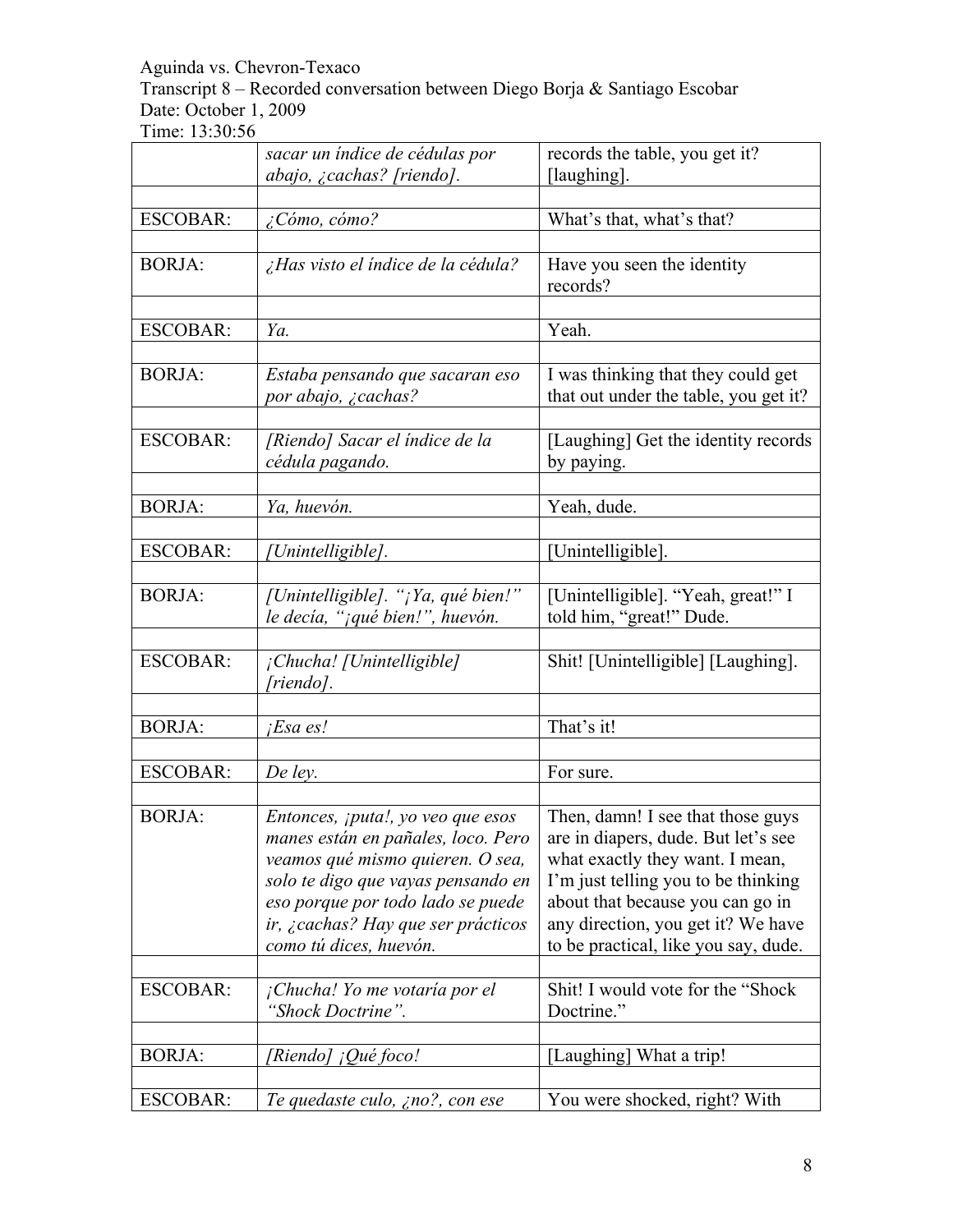Transcript 8 – Recorded conversation between Diego Borja & Santiago Escobar Date: October 1, 2009

|                 | dato que te di.                                                                                                                                                                                                                                                                                                                                                                                                                 | that information I gave you.                                                                                                                                                                                                                                                                                                                                                                                                                                             |
|-----------------|---------------------------------------------------------------------------------------------------------------------------------------------------------------------------------------------------------------------------------------------------------------------------------------------------------------------------------------------------------------------------------------------------------------------------------|--------------------------------------------------------------------------------------------------------------------------------------------------------------------------------------------------------------------------------------------------------------------------------------------------------------------------------------------------------------------------------------------------------------------------------------------------------------------------|
| <b>BORJA:</b>   | Sí, loco [Unintelligible].                                                                                                                                                                                                                                                                                                                                                                                                      | Yes, dude [Unintelligible].                                                                                                                                                                                                                                                                                                                                                                                                                                              |
| <b>ESCOBAR:</b> | Entonces un shock, hermano, y<br>todo el mundo te va a querer<br>adoptar, huevón, y proteger y<br>[Unintelligible] cash. Eso sería lo<br>más lindo, huevón.                                                                                                                                                                                                                                                                     | So a shock, brother, and everyone<br>will want to adopt you, dude, and<br>protect and [Unintelligible] cash.<br>That would be the best, dude.                                                                                                                                                                                                                                                                                                                            |
| <b>BORJA:</b>   | Claro. Eso es lo que quiero hacer<br>[Unintelligible]. Lo que quiero<br>hacer es ya definir las cosas, loco.<br>O sea, ya quiero que explote o que<br>se arregle; o sea, una de dos. A mí<br>no me gustan las cosas cuando<br>están calmadas, ¿cachas?<br>[Simultaneous to other speech]                                                                                                                                        | Of course. That's what I want to<br>do [Unintelligible]. What I want to<br>do is define things already, dude. I<br>mean, I want it to explode already<br>or get fixed; I mean, one of the<br>two. I don't like it when it's calm,<br>you get it? [Simultaneous to other<br>speech]                                                                                                                                                                                       |
| <b>ESCOBAR:</b> | Es que esta huevada es no es a<br>corto plazo, ¡perro! Esta huevada,<br>si es que o sea, lo que vos hiciste<br>es darles una herramienta para<br>que ellos puedan atrasar la<br>huevada, pero nada más que eso.                                                                                                                                                                                                                 | It's because this shit is it's not<br>short-term, dude! This shit, it's<br>that I mean, what you did is give<br>them a tool so they can delay this<br>shit, but nothing more than that.                                                                                                                                                                                                                                                                                  |
| <b>BORJA:</b>   | No o sea, lo van a no para<br>atrasar porque lo van a anular,<br>huevón, porque el momento<br>sabes lo que hizo eso, ¿no? O sea,<br>no ¿por qué?, ¿por qué está<br>ahí el juez y por que está ahí el de<br>Alianza País y por qué está<br>mencionada la presidencia y todo<br>eso? Es porque, al final de<br>cuentas, lo que se quiere es que se<br>anule el juicio, loco; no es que se<br>no es que se dilate. Se va a anular. | No I mean, they're going to<br>not to delay, because they're going<br>to annul it, dude, because the<br>moment you know what did<br>that, right? I mean, no why?<br>Why is the judge there and why is<br>the guy from Alianza Pais <sup>2</sup> there<br>and why is the presidency<br>mentioned and all that? It's<br>because, in the end, what they<br>want is for the trial to be annulled,<br>dude; it's not  not going to be<br>continued. It's going to be vacated. |
| <b>ESCOBAR:</b> | Pero pero eso tienen que probar<br>[Unintelligible] Dieguín; o sea                                                                                                                                                                                                                                                                                                                                                              | But but they have to prove that<br>[Unintelligible] Diego; I mean                                                                                                                                                                                                                                                                                                                                                                                                        |

 <sup>2</sup> Translator's note: Alianza País – Literally Country Alliance, the name of a political party in Ecuador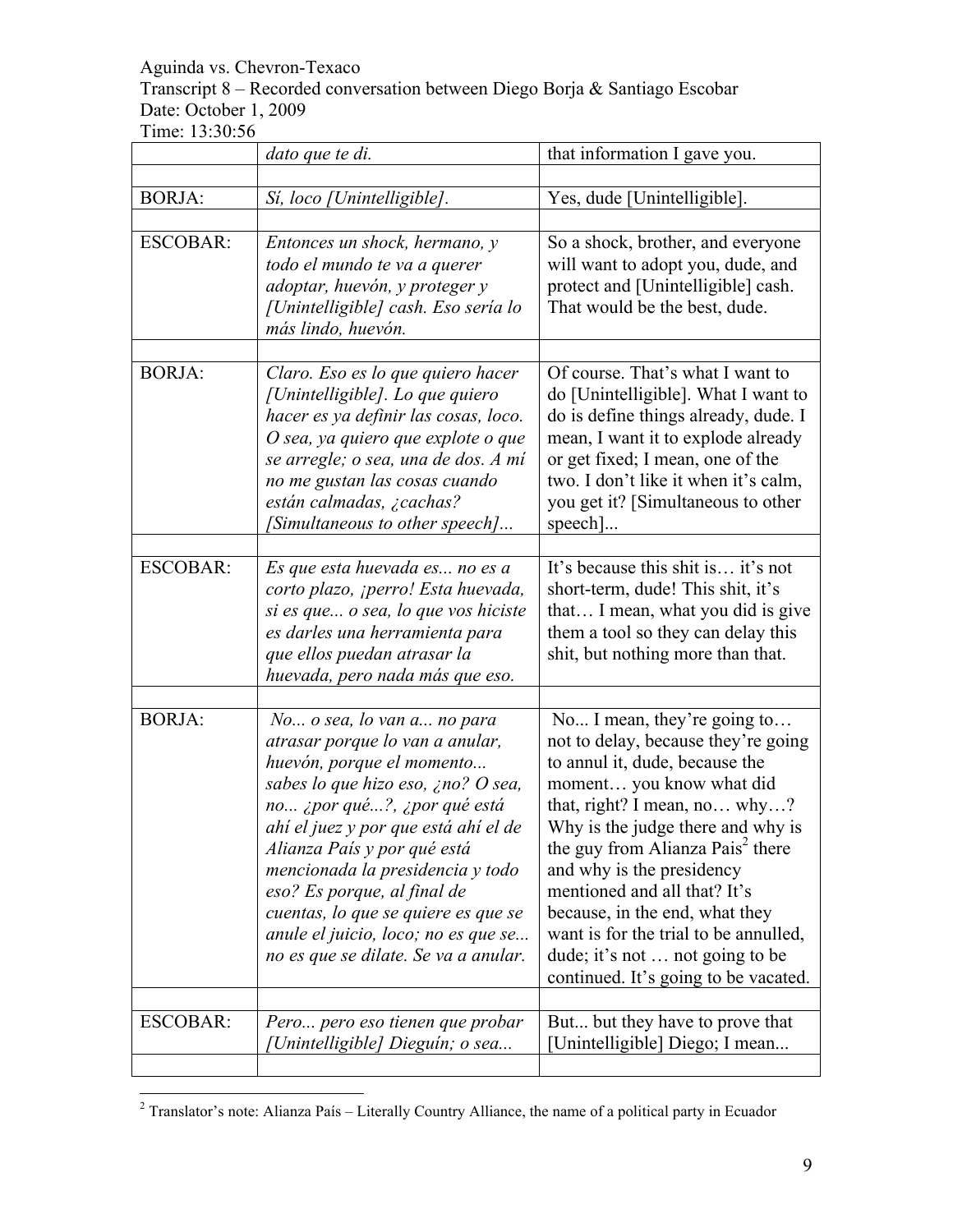Transcript 8 – Recorded conversation between Diego Borja & Santiago Escobar Date: October 1, 2009

| Time: 13:30:56 |  |
|----------------|--|
|----------------|--|

| <b>BORJA:</b>   | Es que no depende ya probar<br>verás, es que esos no dependen<br>esos no dependen de probar ante<br>la fiscalía o sea, si es que tú<br>dices probar, la fiscalía va a sacar<br>[Unintelligible] [recording]<br>skipping] las pruebas son<br>[Unintelligible] porque eso son<br>parte de [Unintelligible] | It's because it no longer depends<br>on proving You'll see, those<br>don't depend on those don't<br>depend on proving to the Attorney<br>General's Office I mean, if you<br>say prove, the Attorney General's<br>Office is going to get<br>[Unintelligible] [recording]<br>skipping] the evidence is<br>[Unintelligible] because those are<br>part of [Unintelligible] |
|-----------------|----------------------------------------------------------------------------------------------------------------------------------------------------------------------------------------------------------------------------------------------------------------------------------------------------------|------------------------------------------------------------------------------------------------------------------------------------------------------------------------------------------------------------------------------------------------------------------------------------------------------------------------------------------------------------------------|
| <b>ESCOBAR:</b> | Espera, espera. No te oigo, no te<br>oigo. Espera, espera; voy a cerrar<br>las ventanas a ver si es eso. ¿Me<br>escuchas tú?                                                                                                                                                                             | Wait, wait. I can't hear you, I can't<br>hear you. Wait, wait; I'm going to<br>close the windows to see if that's<br>it. Do you hear me?                                                                                                                                                                                                                               |
| <b>BORJA:</b>   | Sí.                                                                                                                                                                                                                                                                                                      | Yes.                                                                                                                                                                                                                                                                                                                                                                   |
|                 |                                                                                                                                                                                                                                                                                                          |                                                                                                                                                                                                                                                                                                                                                                        |
| <b>ESCOBAR:</b> | Al rato de esta verga se ahorita<br>ya te escucho bien, pero igual a<br>cerrar programas. ¡Chucha!,<br>necesito una nueva computadora,<br>loco.                                                                                                                                                          | After awhile this shit it now I<br>hear you fine, but just the same<br>I'm going to close programs. Shit!<br>I need a new computer, dude.                                                                                                                                                                                                                              |
|                 |                                                                                                                                                                                                                                                                                                          |                                                                                                                                                                                                                                                                                                                                                                        |
| <b>BORJA:</b>   | ¿Pero no te ibas a comprar una la<br>semana pasada, algo así?                                                                                                                                                                                                                                            | But weren't you going to buy one<br>last week, or something like that?                                                                                                                                                                                                                                                                                                 |
| <b>ESCOBAR:</b> | Sí, pero es para mi cuñada, no<br>para mí [riendo].                                                                                                                                                                                                                                                      | Yes, but it's for my sister-in-law,<br>not for me [laughing].                                                                                                                                                                                                                                                                                                          |
| <b>BORJA:</b>   | ¡Chucha!                                                                                                                                                                                                                                                                                                 | Shit!                                                                                                                                                                                                                                                                                                                                                                  |
|                 |                                                                                                                                                                                                                                                                                                          |                                                                                                                                                                                                                                                                                                                                                                        |
| <b>ESCOBAR:</b> | A ver, a ver; ¿qué decías? O sea,<br>yo lo que te digo es que eso se va a<br>demorar porque hay que probar. O<br>sea, vos sabés que en derecho todo<br>se debe probar.                                                                                                                                   | Let's see, let's see, what were you<br>saying? I mean, what I'm telling<br>you is that's going to take awhile<br>because it has to be proven. In<br>other words, you know that with<br>the law everything has to be<br>proven.                                                                                                                                         |
| <b>BORJA:</b>   | $\angle Y$ quién tiene que probar?                                                                                                                                                                                                                                                                       | And who has to prove?                                                                                                                                                                                                                                                                                                                                                  |
|                 |                                                                                                                                                                                                                                                                                                          |                                                                                                                                                                                                                                                                                                                                                                        |
| <b>ESCOBAR:</b> | Tiene que, en este caso, Texaco,                                                                                                                                                                                                                                                                         | They have to, in this case, Texaco,                                                                                                                                                                                                                                                                                                                                    |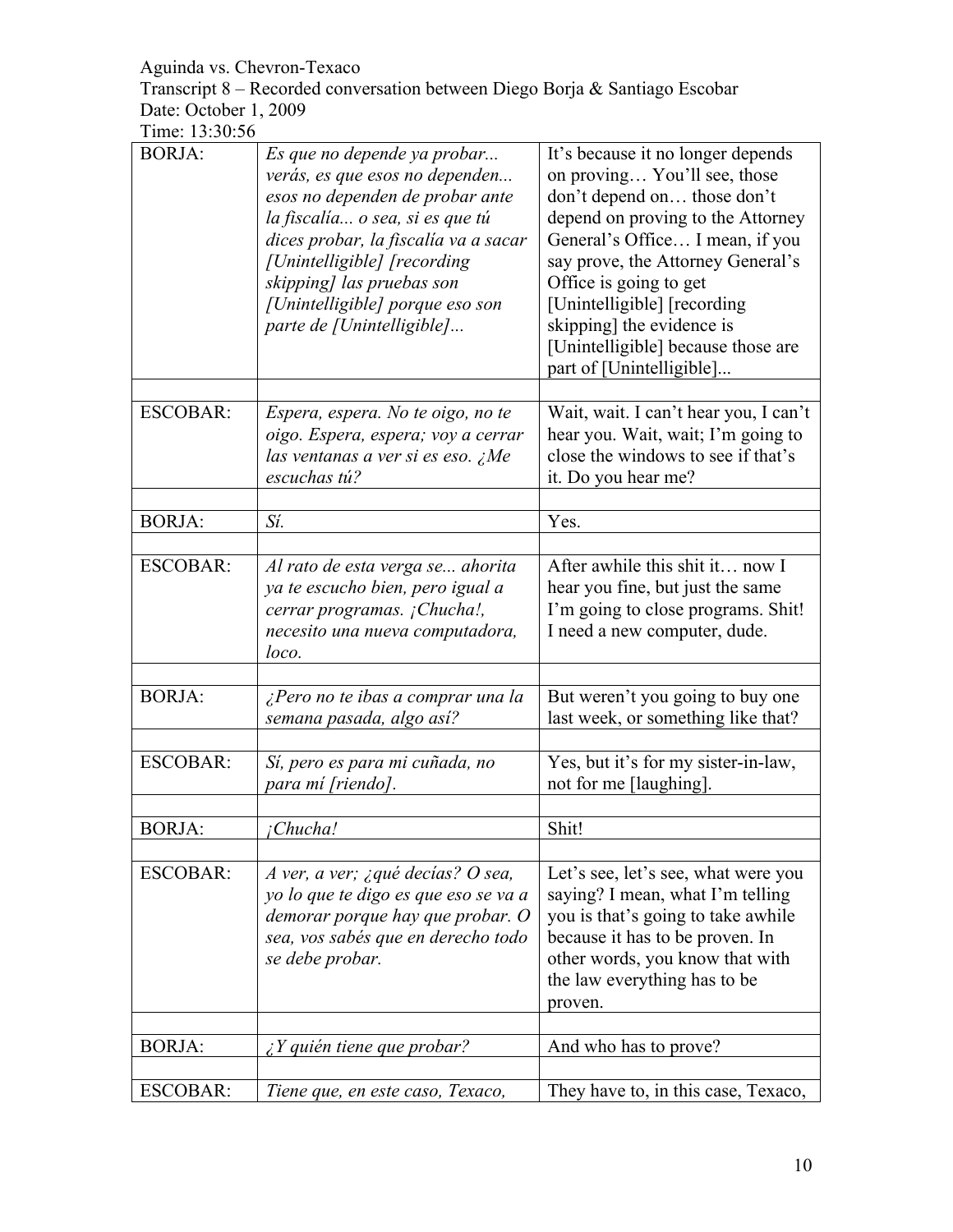Transcript 8 – Recorded conversation between Diego Borja & Santiago Escobar Date: October 1, 2009

|                 | porque ellos están acusando de<br>que hubo irregularidad, entonces<br>ellos tienen que probar.                                                                                                                                                                                                                                                                                                                                 | because they are accusing that<br>there was some irregularity, so<br>they have to prove it.                                                                                                                                                                                                                                                                                                                                                |
|-----------------|--------------------------------------------------------------------------------------------------------------------------------------------------------------------------------------------------------------------------------------------------------------------------------------------------------------------------------------------------------------------------------------------------------------------------------|--------------------------------------------------------------------------------------------------------------------------------------------------------------------------------------------------------------------------------------------------------------------------------------------------------------------------------------------------------------------------------------------------------------------------------------------|
| <b>BORJA:</b>   | Claro. Verás, por ejemplo, yo te<br>digo; entre las pruebas o sea, a<br>Texaco le vale tanto tan poco el<br>Ecuador, que prácticamente le<br>mandaron una carta por abajo de<br>la puerta al fiscal diciéndolo:<br>"Mira, ahí están las pruebas. Las<br>verás en YouTube", ¿cachas?                                                                                                                                            | Sure. Look, for example, I tell you,<br>among the evidence I mean,<br>Ecuador it's worth soso little to<br>Texaco, practically they put a<br>letter under the Prosecutor's door<br>telling him, "Look, there's the<br>evidence. You'll see it on<br>YouTube," you get it?                                                                                                                                                                  |
| <b>ESCOBAR:</b> | De ley.                                                                                                                                                                                                                                                                                                                                                                                                                        | For sure.                                                                                                                                                                                                                                                                                                                                                                                                                                  |
| <b>BORJA:</b>   | Porque ya saben que allá la<br>justicia está parcializada.<br>Entonces, antes de mandar allá,<br>obviamente ellos ya hicieron las<br>pruebas acá, ¿cachas?; ellos ya<br>están con la gente de acá.<br>Entonces, lo único que va a hacer<br>el país es estrellarse contra el<br>planeta cuando digan cosas<br>contrarias a lo que ya se<br>comprobó aquí internamente con<br>la gente de aquí del gobierno,<br><i>i</i> cachas? | Because they already know that<br>justice there is biased. So, before<br>sending it there, they obviously<br>already did the tests here, you get<br>it? They are already with the<br>people over here. So, the only<br>thing that is the country is going<br>to come crashing down when they<br>say things that contradict what has<br>already been proven here internally<br>with the people from here, in the<br>government, you get it? |
| <b>ESCOBAR:</b> | Ya, ya.                                                                                                                                                                                                                                                                                                                                                                                                                        | Yeah, yeah.                                                                                                                                                                                                                                                                                                                                                                                                                                |
| <b>BORJA:</b>   | Entonces, cuando el Ecuador<br>saque y diga: "No, ¿sabes que fue<br>un montaje; no, que esto es una<br>farsa"; comprobado, anulan el<br>juicio, ¿cachas? Eso es lo que va a<br>pasar.                                                                                                                                                                                                                                          | So, when Ecuador comes out and<br>says, "No, Don't you know it was<br>all staged? No, this is a farce,"<br>proven, they don't have a trial, you<br>get it? That's what is going to<br>happen.                                                                                                                                                                                                                                              |
| <b>ESCOBAR:</b> | Ahí sólo vos puedes decir                                                                                                                                                                                                                                                                                                                                                                                                      | You're the only one who can say                                                                                                                                                                                                                                                                                                                                                                                                            |
| <b>BORJA:</b>   | Claro.                                                                                                                                                                                                                                                                                                                                                                                                                         | Of course.                                                                                                                                                                                                                                                                                                                                                                                                                                 |
| <b>ESCOBAR:</b> | Si pasa o no pasa eso, porque vos<br>puedes salir y decir: "Esperen un                                                                                                                                                                                                                                                                                                                                                         | If that happens or doesn't happen,<br>because you can go and say, "Wait                                                                                                                                                                                                                                                                                                                                                                    |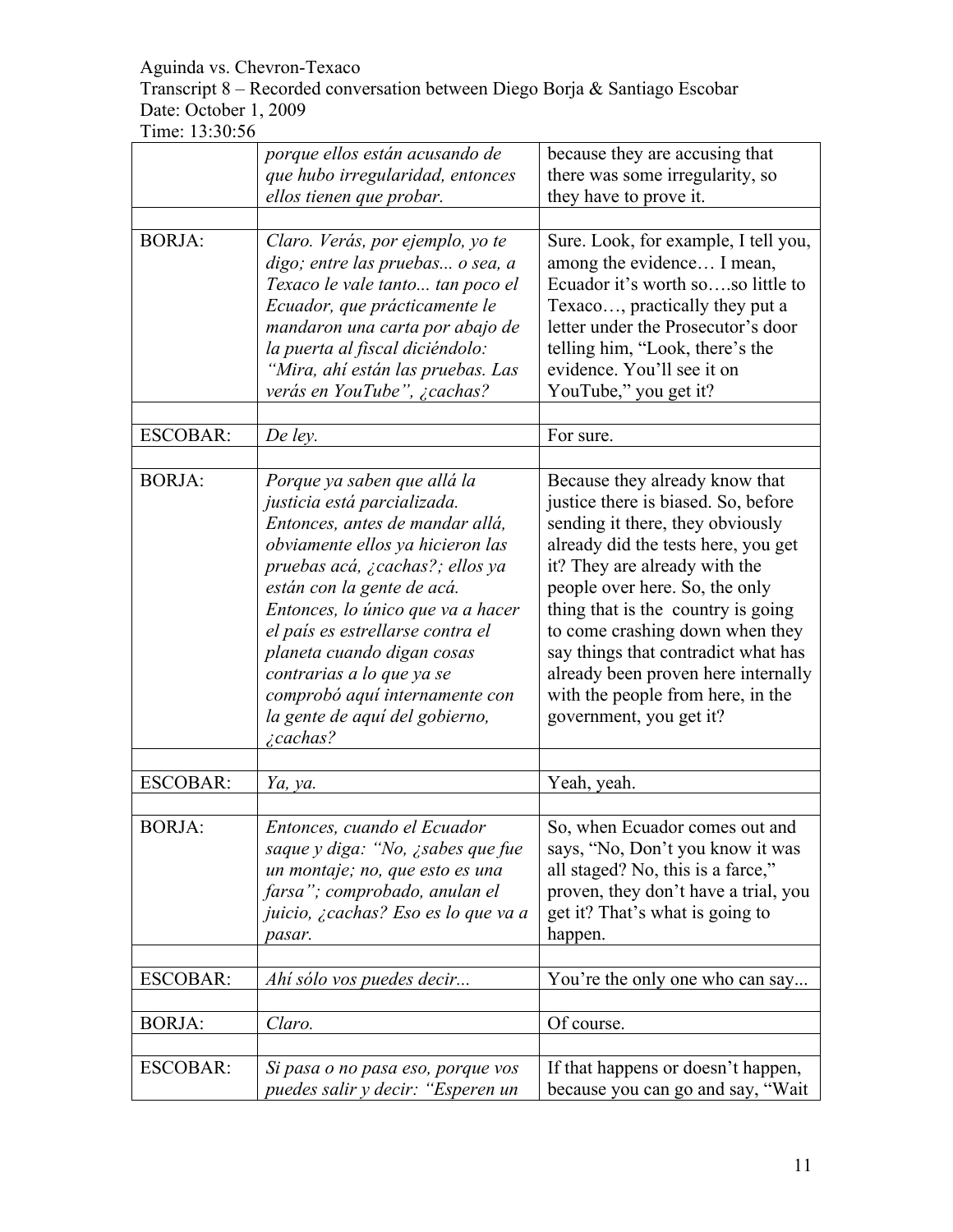Transcript 8 – Recorded conversation between Diego Borja & Santiago Escobar Date: October 1, 2009

|                 | ratito, yo tengo más pruebas que le<br>perjudican a Texaco".                                                                                                                                                                                                                                                                                                                                                                                                                                                                                                                                                                                             | a moment, I have more evidence<br>that damages Texaco."                                                                                                                                                                                                                                                                                                                                                                                                                                                                                                                                                                                            |
|-----------------|----------------------------------------------------------------------------------------------------------------------------------------------------------------------------------------------------------------------------------------------------------------------------------------------------------------------------------------------------------------------------------------------------------------------------------------------------------------------------------------------------------------------------------------------------------------------------------------------------------------------------------------------------------|----------------------------------------------------------------------------------------------------------------------------------------------------------------------------------------------------------------------------------------------------------------------------------------------------------------------------------------------------------------------------------------------------------------------------------------------------------------------------------------------------------------------------------------------------------------------------------------------------------------------------------------------------|
| <b>BORJA:</b>   | ¿Qué ratito? Esto pasó en verdad<br>así. O sea, eso es lo único que hay,<br>eso es lo único que hay.                                                                                                                                                                                                                                                                                                                                                                                                                                                                                                                                                     | What wait a moment? This really<br>happened like that. I mean, that's<br>the only thing there is, that's the<br>only thing there is.                                                                                                                                                                                                                                                                                                                                                                                                                                                                                                               |
| <b>ESCOBAR:</b> | O sea, solo vos puedes decir si<br>Texaco pierde o gana.                                                                                                                                                                                                                                                                                                                                                                                                                                                                                                                                                                                                 | So, only you can say if Texaco<br>wins or loses.                                                                                                                                                                                                                                                                                                                                                                                                                                                                                                                                                                                                   |
| <b>BORJA:</b>   | O sea no, pero, pero, pero<br>puedo hacer prácticamente eso,<br>claro, [Unintelligible]; de cierta<br>manera.                                                                                                                                                                                                                                                                                                                                                                                                                                                                                                                                            | I mean No, but, but, but I can<br>practically do that, sure,<br>[Unintelligible]; in a certain way.                                                                                                                                                                                                                                                                                                                                                                                                                                                                                                                                                |
| <b>ESCOBAR:</b> | ¡Ah!                                                                                                                                                                                                                                                                                                                                                                                                                                                                                                                                                                                                                                                     | Oh!                                                                                                                                                                                                                                                                                                                                                                                                                                                                                                                                                                                                                                                |
| <b>BORJA:</b>   | Porque es que es demasiado lo<br>que tengo para cualquiera de los<br>dos lados, ¿cachas?                                                                                                                                                                                                                                                                                                                                                                                                                                                                                                                                                                 | Because it's too much what I<br>have for either one of the two<br>sides, you get it?                                                                                                                                                                                                                                                                                                                                                                                                                                                                                                                                                               |
| <b>ESCOBAR:</b> | O sea, vos sabes demasiado;<br>puedes perjudicarle o puedes<br>beneficiarle.                                                                                                                                                                                                                                                                                                                                                                                                                                                                                                                                                                             | In other words, you know too<br>much; you can hurt them or benefit<br>them.                                                                                                                                                                                                                                                                                                                                                                                                                                                                                                                                                                        |
| <b>BORJA:</b>   | Claro. Beneficiándole simplemente<br>ya yo ellos ya tienen lo que<br>tienen, y simplemente yo, para<br>beneficiar tendría que corroborar<br>lo que lo que ellos han dicho en<br>una corte, diciendo que no, que<br>ellos no tuvieron nada que ver y<br>que todo todo lo hice yo por mi<br>propia voluntad y que nadie me ha<br>pagado y ra, ra, ra, ra, ra, ra. Eso<br>es la forma como ya ellos<br>quedaría cerrado todo lo que yo he<br>dicho O sea, con eso ya les<br>ayudaría un montón. Y si es que no<br>pasa eso, por el otro lado, en<br>cambio, puedo decir: "Esto no lo<br>hice solo, esto fue esto vino<br>desde acá, esto pa, pa, pa, y solo | Of course. Benefitting them now<br>simply I they already have<br>what they have, and I simply, to<br>benefit I'd have to corroborate<br>what what they've said in court,<br>saying that no, that they didn't<br>have anything to do with it and<br>that everything I did everything<br>on my own volition and that<br>nobody paid me and la, la, la, la,<br>la, la. That's the way they<br>already everything I've said<br>would be closed I mean, with<br>that I would help them a lot. And if<br>that doesn't happen, on the other<br>side, instead, I can say, "I didn't do<br>this alone, this was this came<br>from here, this bam, bam, bam, |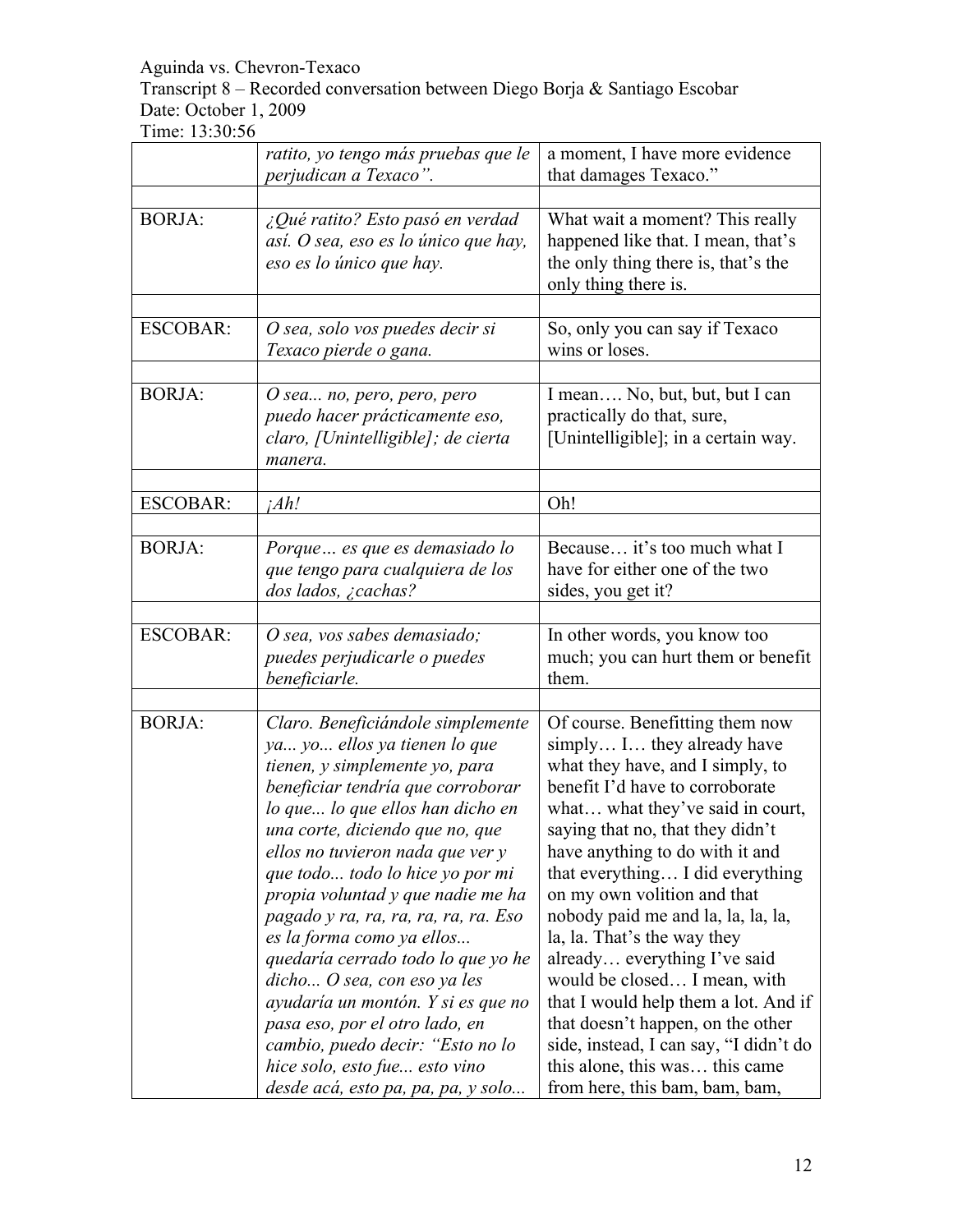Transcript 8 – Recorded conversation between Diego Borja & Santiago Escobar Date: October 1, 2009

|                 | no, y esto no es lo único; y hay<br>esto y hay esto", y pa. $i$ Puta!, y<br>ahí sí, la cosa se congela horrible.                                                                                                                                                                                                                                                | and only no, and this is not all;<br>and there's this and there's this,"<br>and bam. Shit! And then yes,<br>things would be terribly frozen.                                                                                                                                                                                           |
|-----------------|-----------------------------------------------------------------------------------------------------------------------------------------------------------------------------------------------------------------------------------------------------------------------------------------------------------------------------------------------------------------|----------------------------------------------------------------------------------------------------------------------------------------------------------------------------------------------------------------------------------------------------------------------------------------------------------------------------------------|
| <b>ESCOBAR:</b> | O sea, no te cacho bien. ¿Qué<br>pasa si es que vos dices? A ver,<br><i>i</i> cómo sería? Si vos dirías o sea,<br>si vos dirías: "Okay, yo trabajaba<br>para Texaco y ellos me pagaron<br>para que yo haga esto".                                                                                                                                               | So, I don't really understand you.<br>What happens if you say? Let's<br>see, how would that be? If you<br>were to say I mean, if you were<br>to say, "Okay, I worked for Texaco<br>and they paid me for me to do<br>this."                                                                                                             |
| <b>BORJA:</b>   | O: "Me ofrecieron pagarme". Yo<br>no porque ¿sí me entiendes? O<br>sea, "todo vino todas las<br>instrucciones vinieron de allá; yo<br>simplemente quería ayudar y sí fui<br>a" O sea, tú sabes, eso es<br>facilito, huevón. Entonces ahí se<br>friega todo; todo lo que ellos<br>tienen ahorita se friega. Y aparte<br>de eso [Simultaneous to other<br>$speed$ | Or, "They offered to pay me." I<br>don't because you do<br>understand me? I mean,<br>"everything came all the orders"<br>came from there; I simply wanted<br>to help and yes I went to" I<br>mean, you know, that's very easy,<br>dude. So then everything would<br>get screwed up. And besides that<br>[Simultaneous to other speech] |
| <b>ESCOBAR:</b> | Si es que vos dices: "Ellos me<br>pagaron tanto", porque si es que<br>vos dices: "Ellos no me dieron en<br>efectivo pero me dieron estas otras<br>cosas", es lo mismo.                                                                                                                                                                                          | If you say, "They paid me so<br>much," because if you say, "They<br>didn't give me cash, but they gave<br>me these other things," it's the<br>same.                                                                                                                                                                                    |
| <b>BORJA:</b>   | $iAh!$ O sea, también puedo<br>simplemente decir que me<br>ofertaron. No necesito probar que<br>me hayan dado, porque eso me<br>haría como o sea, también me<br>hace como trampa a mí,<br>entonces                                                                                                                                                              | Oh! In other words, I can also<br>simply say that they offered me. I<br>don't need to prove that they had<br>given me, because that would<br>make me like I mean, that also<br>puts me in a trap, so then                                                                                                                              |
| <b>ESCOBAR:</b> | <i>i</i> Te hace qué?                                                                                                                                                                                                                                                                                                                                           | It does what to you?                                                                                                                                                                                                                                                                                                                   |
| <b>BORJA:</b>   | Me hace como quedar mal a mí.<br>Entonces, como que ya te dieron y<br>cómo así. No, no, no. O sea,<br>simplemente: "Yo recibía órdenes                                                                                                                                                                                                                          | It makes me look bad. So, like they<br>already gave you and how's that.<br>No, no, no. I mean, simply, "I<br>received orders because I'm part of                                                                                                                                                                                       |